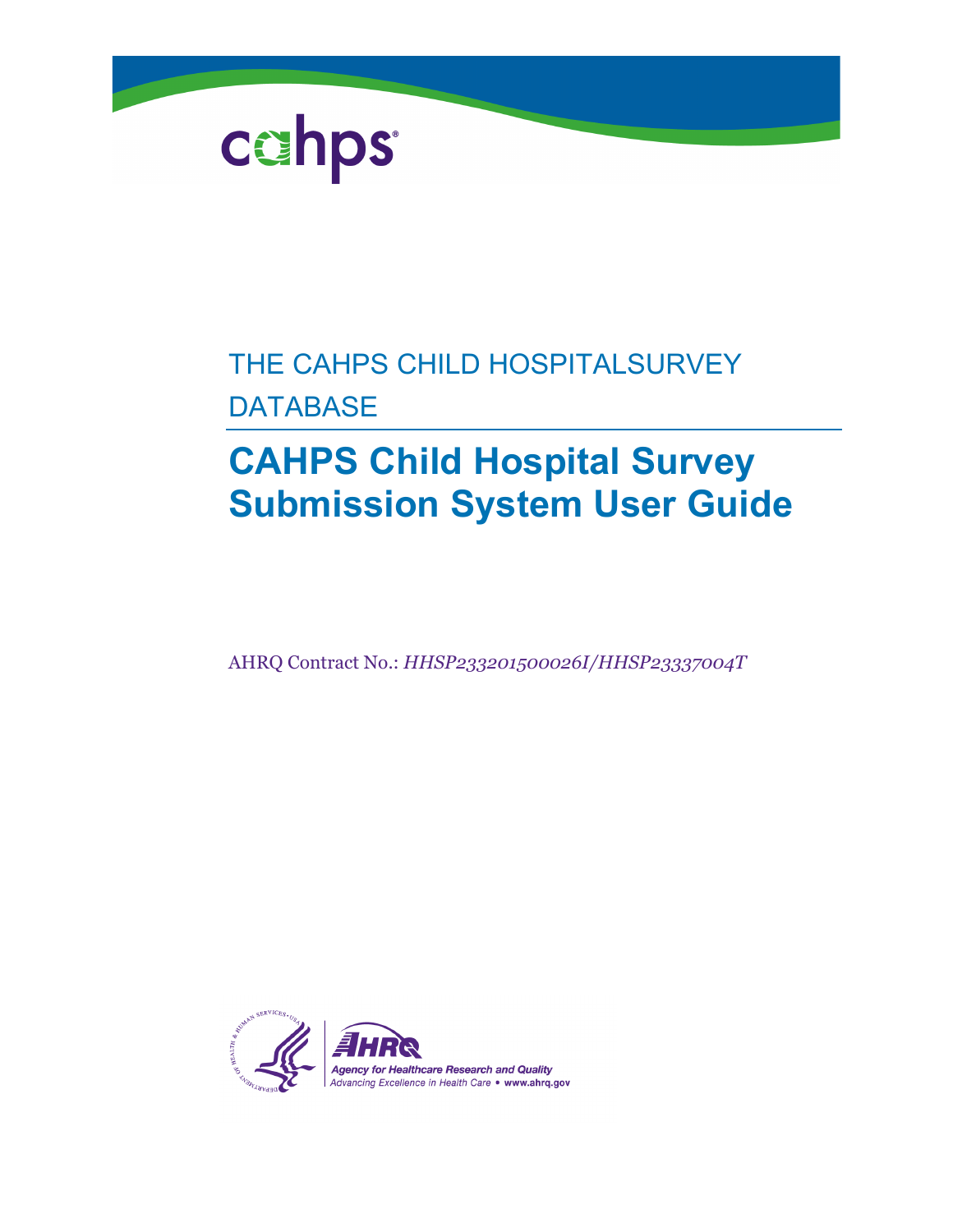

# **Hospitals/Health Systems Submission Instructions**

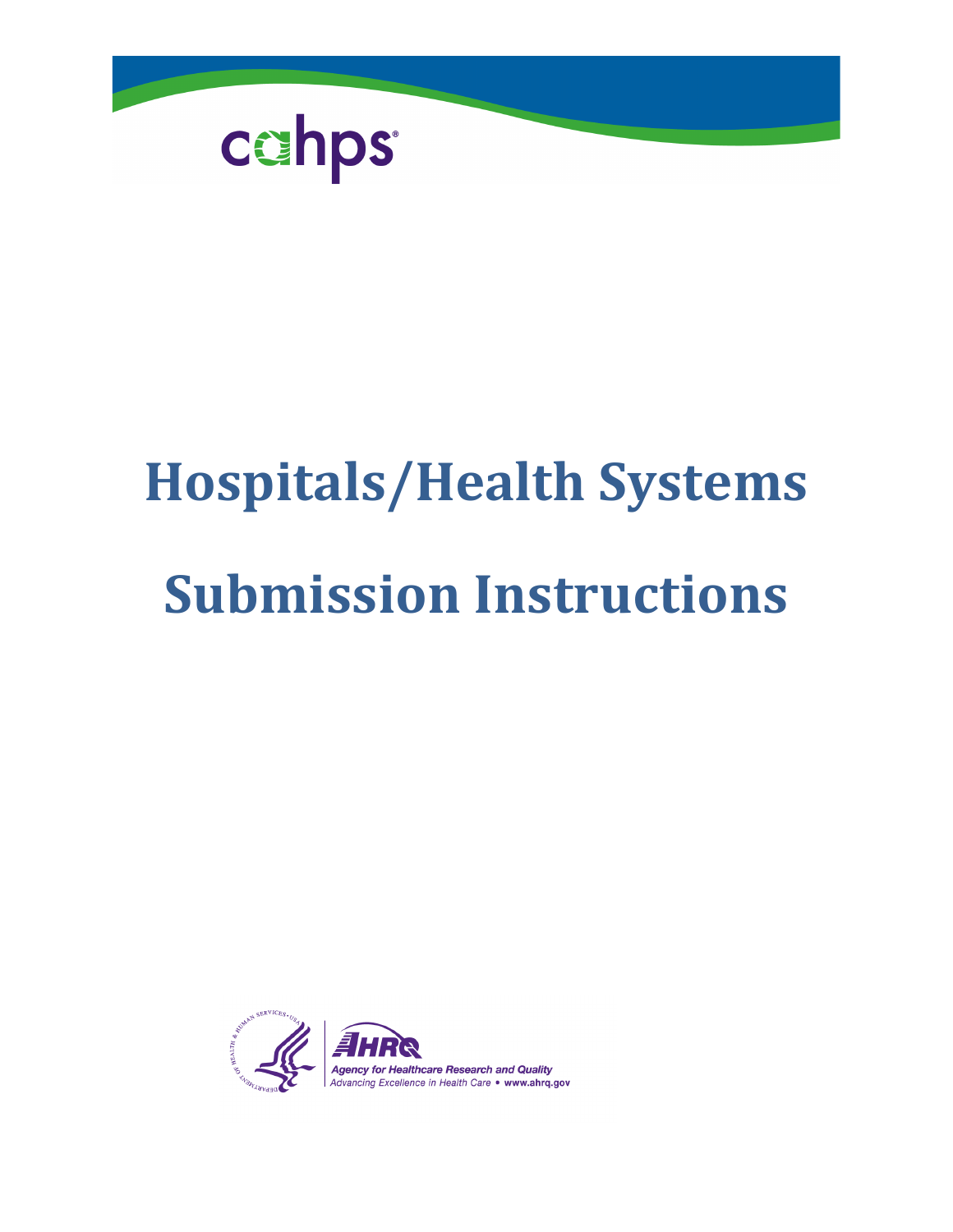### **Registration**

To participate in the CAHPS Child Hospital Survey Database, once the submission system opens, all users will need to register for an account. You will receive an email notification once your account is approved that will include your username and password. Once you have received your account username and password, you may start the submission process.

### **Submission System**

The submission system contains five sections: Overview, Hospitals, DUA, Questionnaires, and Data. Instructions for each section are provided in this User Guide.

As a Hospital/Health System you have the ability to:

- Review the status of your hospital(s)
- Add, edit, or delete hospitals
- Submit a DUA
- Submit questionnaires
- Submit data files

### **1. Overview**

Once you have logged into your account, you will arrive in the overview section. It contains submission status, account details, and information about the submission system.

### *Submission Status*

In the submission status tab, you will be able to view your hospital(s) and the status of each hospital. You can view the status of the DUA, questionnaire, data file and final database approval. The status will automatically update based upon the progress in the submission system.

### *Account Details*

In the account details tab, you can view your contact information, password, and account activity information.

### **2. Hospitals**

### *Hospital Information*

You can add and delete hospitals in the hospital information tab.

You are required to enter the hospital name, state and Medicare Provider ID. This hospital name will appear in your hospital/health system report. After entering all the required information, the Submission ID will be auto-populated. This ID will need to be added to your data file prior to submission.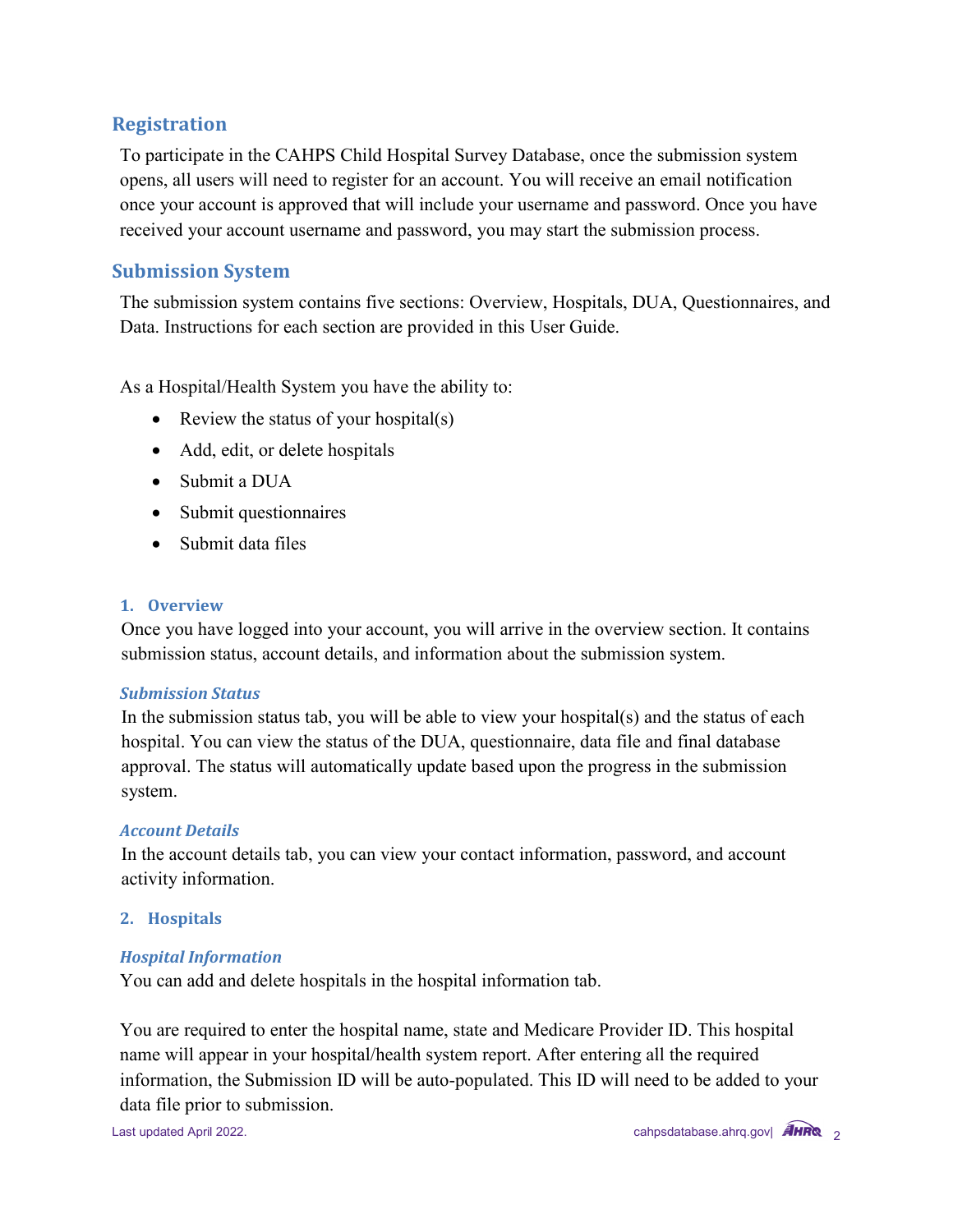To add a hospital, select the Add Hospital button at the top of the table. To edit a hospital select the Edit or Delete button in the hospital information table. See Example 1-1 for an example of the hospital information table.

| Ежинріс 1 1.105 ріші шістіншісі табіс |                            |                          |    |                      |                             |                           |  |
|---------------------------------------|----------------------------|--------------------------|----|----------------------|-----------------------------|---------------------------|--|
| <b>Add Hospital</b>                   |                            |                          |    |                      |                             |                           |  |
| <b>Agency Name: RMU</b>               |                            |                          |    |                      |                             |                           |  |
| Submission ID                         | Hospital Name 1            | Medicare Provider ID ^ 2 |    | State Nendor Email 1 | <b>Action</b>               | <b>Link Questionnaire</b> |  |
| CH-0514D31                            | <b>Grove Tester</b>        | 111113                   | v٧ | iprterp@gmail.com    | Edit                        | Linked                    |  |
| CH-057D034                            | <b>Health System Test1</b> | 311113                   |    | iprterp@gmail.com    | Edit<br>Delete <sub>1</sub> | Link                      |  |

Deleted hospitals will be displayed at the bottom of the table. If you deleted a hospital by accident, select the Reactivate button that appears in the left most column for deleted hospitals.

Example 1-2: Hospital Information Table, How to Reactivate Hospitals

Example  $1-1$ : Hospital Information Table

| Submission ID | <b>Hospital Name</b>     | Medicare Provider ID <sup>2</sup> |    | State Vendor Email      | Action |                       | Link Ouestionnaire |
|---------------|--------------------------|-----------------------------------|----|-------------------------|--------|-----------------------|--------------------|
| CH-04849B2    | RMU                      | 999999                            |    | testvendoripr@yahoo.com | Edit   |                       | Linked             |
| CH-04CF02C    | <b>Waterloo Memorial</b> | 111111                            | DF | liprterp@gmail.com      |        | (Deleted Reactivate ) |                    |

If you have a vendor that needs access to submit information and files on your behalf, you will need to enter the email address of the vendor in the Vendor Email column. We recommend that you check the status of your account often to ensure that your vendor has provided the necessary items. All required steps must be completed by the submission system close date in order for your data to be accepted in the CAHPS Child Hospital Survey Database. Once you have entered your hospital(s), you should submit a DUA.

### **3. Data Use Agreement**

All hospitals/health systems participating in the CAHPS Child Hospital Survey Database must submit a signed DUA. The DUA states that you will send us the data, we will protect it, and we will give you a report, upon request, at no charge. The respondent-level data submitted to the CAHPS Database is classified by HIPAA as a Limited Data Set, which by definition excludes any personal identifiers and covers confidentiality issues. We encourage you to start this process as soon as possible, especially if your legal department must review the agreement before signing. The DUA should be submitted to the CAHPS Database prior to submitting the data files. Instructions for submitting the DUA are below.

### *About*

Data collection vendors may not sign a DUA on behalf of a participating hospital/health system (even if they have been given permission by the hospital/health system to handle the actual submission of data).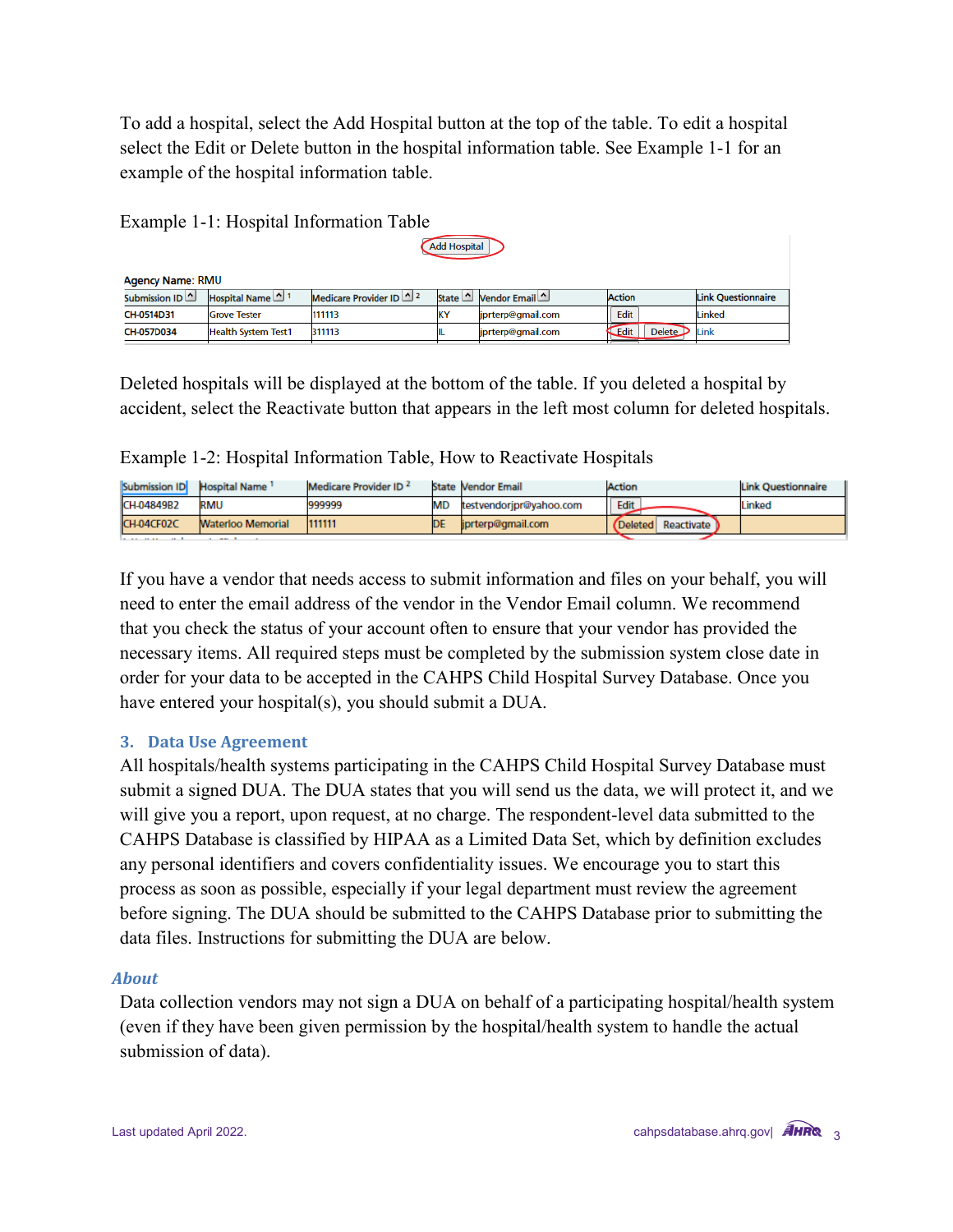Any changes or modifications to the DUA will require approval and execution by both parties. A new DUA or addendum may be required.

### *Submit*

To submit a DUA, you should first insert all of the requested information in the given fields (hospital/health system name, DUA signer's name, etc.). Then, select the "Choose File" button to locate your DUA. Finally, select "Upload DUA."

### *Summary*

After you submit a DUA, you may view the summary page. On this page, you can view the status of your DUA, which will indicate whether your DUA is accepted, pending, or rejected. If your DUA is pending, it is still being processed. If your DUA has been rejected, we will reach out to you, and you will have the chance to upload a new DUA.

### **4. Questionnaires**

The questionnaire section contains information on the questionnaire submission process, how to submit a questionnaire, and how to view a summary of the questionnaires you have submitted.

### *About*

### *Each hospital requires a copy of the CAHPS Child Hospital questionnaire used.*

You will need to complete two steps to submit a questionnaire: 1) Upload a questionnaire, and 2) Link the questionnaire to a hospital.

### Step 1

To upload a questionnaire locate your questionnaire file by selecting the Browse button.

### Step 2

After you have uploaded the questionnaire, you will be taken to the next page where you will link the questionnaire to a hospital. Select the hospitals you would like to link with the check box in the Link to Hospital column and select the Link Questionnaire button at the bottom of the page. (Note: Once you link a hospital to a questionnaire, you will not be able to delete the hospital from the hospital information table until you unlink it from the questionnaire.)

### *Summary*

After you submitted a questionnaire you will be taken to the summary page where you can view all of your uploaded questionnaires. On this page, you can:

- View the number of hospitals a questionnaire is linked to
- View the status of the questionnaire
- Link the questionnaire to additional hospitals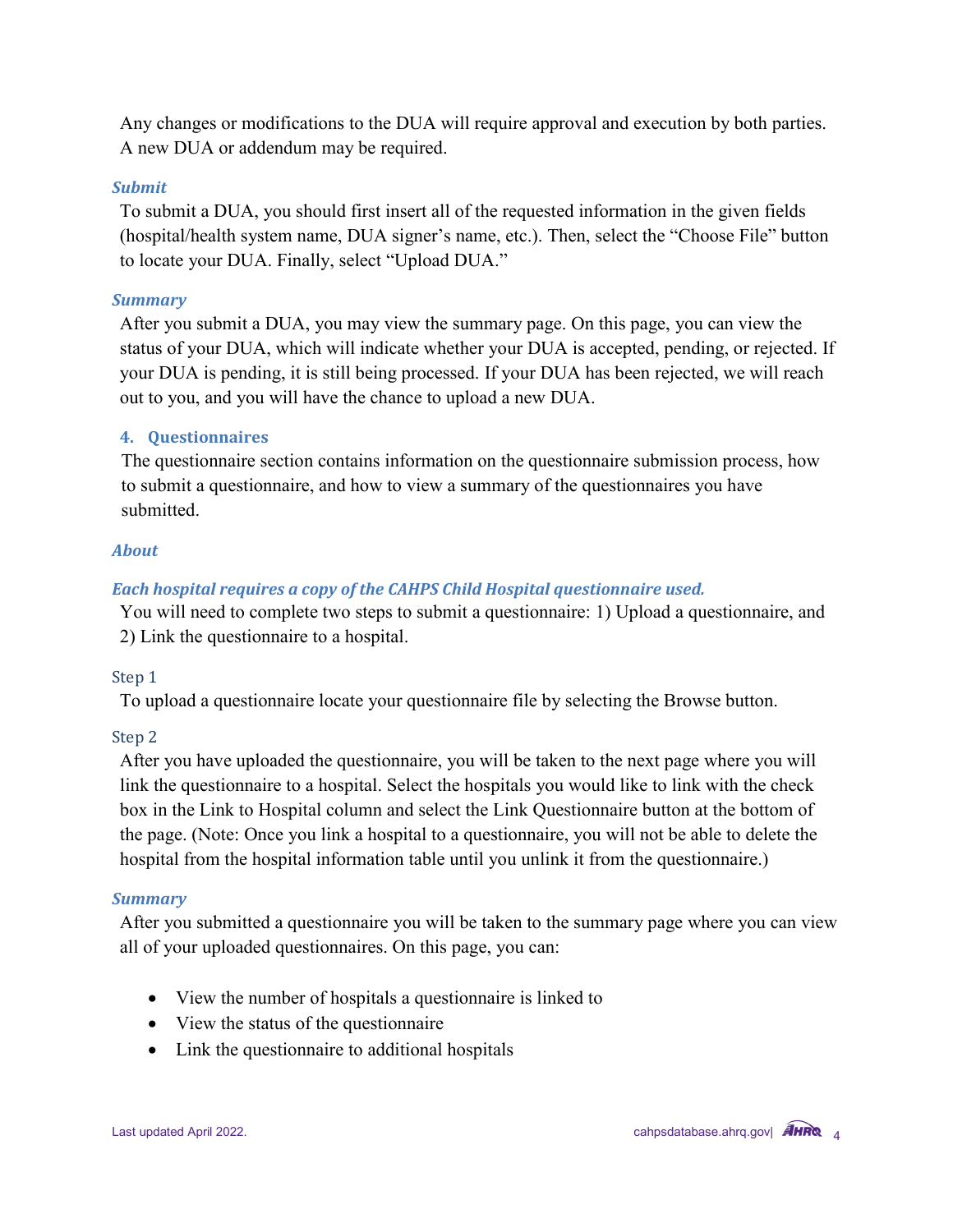|      | Action File Name                          | Date Received 4      | SubmissionCount Linked To 4 | Status <sup>1</sup> |
|------|-------------------------------------------|----------------------|-----------------------------|---------------------|
| Link | thild-hcahps-english-survey-954a.pdf      | 3/30/2022 4:38:19 PM |                             | Approved            |
|      | Link /Child-HCAHPS-DataSpecifications.pdf | 4/19/2022 1:55:26 PM |                             | Approved            |

### Example 1-3: Questionnaire Summary Table

### **5. Data**

### *Submit*

Data files submitted to the CAHPS Database must conform to the [Data File Specifications.](https://cahpsdatabase.ahrq.gov/CHDSS/login.aspx) For additional information on CAHPS protocols, please visit: [https://www.ahrq.gov/cahps/surveys](https://www.ahrq.gov/cahps/surveys-guidance/hospital/about/child_hp_survey.html)[guidance/hospital/about/child\\_hp\\_survey.html](https://www.ahrq.gov/cahps/surveys-guidance/hospital/about/child_hp_survey.html).

There are two ways that you can submit data. You can either submit data by clicking on the 'Submit Individual Data File' tab to submit your data file(s) individually, or if you have multiple hospitals, you click on the 'Submit Zip File Data' tab to submit a zip file with multiple data files.

For submitting individual hospital data files, click on the 'Submit Individual Data file' tab. Here you will see a list of all your hospitals. Select the Submit button to the left of the hospital name to begin the data file submission process. Your questionnaire must have been approved and linked to submit data for that hospital.

Example 1-4: Data Submission Table (for individual data files)

| Hospitale-<br><b>DUA</b><br>Overview<br>Questionnaires<br>Data<br>Submit Individual Data File<br>Submit Zip File Data<br>Alcout                                                                                                                                                                                                                                                              |                     |               |                        |                |                  |  |  |  |
|----------------------------------------------------------------------------------------------------------------------------------------------------------------------------------------------------------------------------------------------------------------------------------------------------------------------------------------------------------------------------------------------|---------------------|---------------|------------------------|----------------|------------------|--|--|--|
| <b>Hospital Data</b>                                                                                                                                                                                                                                                                                                                                                                         |                     |               |                        |                |                  |  |  |  |
| To submit your individual data file, start by selecting "Submit".<br>Note: there must be hospitals available in the table below for the 'submit' button to appear. If you need to add a hospital, please selec<br>the 'Hospitals' tab and follow the instructions on how to add hospitals.<br>After your data file has been processed, you may view your summary report by selecting "View". |                     |               |                        |                |                  |  |  |  |
| Action                                                                                                                                                                                                                                                                                                                                                                                       | Hospital Name       | Submission ID | Medicare Provider ID 4 | State <u>^</u> | Data File Status |  |  |  |
| <b>Niew Submit</b>                                                                                                                                                                                                                                                                                                                                                                           | Centre Belle        | CH-059AD2E    | 232323                 | DE             | Failed           |  |  |  |
| <b>View</b>                                                                                                                                                                                                                                                                                                                                                                                  | <b>Grove Tester</b> | CH-0514D31    | 111113                 | ΚY             | Passed           |  |  |  |
| (Submit                                                                                                                                                                                                                                                                                                                                                                                      | Health System Test1 | CH-057D034    | 311113                 | IL             |                  |  |  |  |

For submitting hospital data files via zip file, click on the 'submit zip file data' tab. Here you will see a list of all your hospitals. Select the Submit button to begin the data file submission process. All hospitals must be linked to an approved questionnaire to enable zip file submission.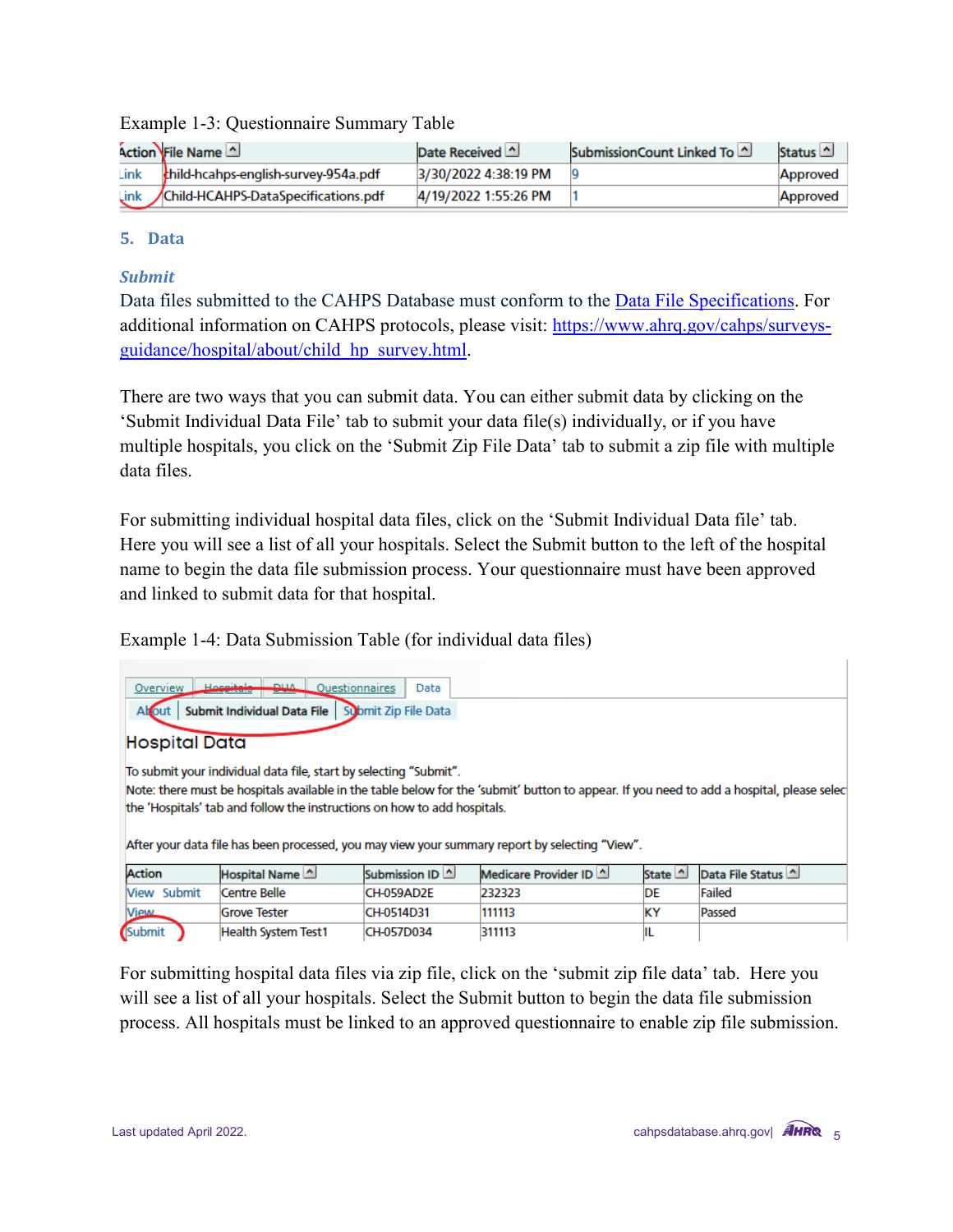### Example 1-5: Submit Zip File Data Table

| Overview<br>Hospitals<br><b>DUA</b><br><del>Da</del> ta<br>Questionnaires |
|---------------------------------------------------------------------------|
| Submit Individual Data File<br><b>Submit Zip File Data</b><br>About       |
| <b>Submitted Zip Files</b><br>Submit Zip file                             |
| To submit your zip file data, start by selecting "Submit zip file".       |

| <b>Action</b>            | Zip File Name        | Upload Date 4         | Unzip File Counts | Status <sup>1</sup> |
|--------------------------|----------------------|-----------------------|-------------------|---------------------|
| <b>View Zipped Files</b> | RMU pass.zip         | 4/6/2022 10:32:47 AM  |                   | Processed           |
| <b>Niew Zipped Files</b> | Centre Bell pass.zip | 4/28/2022 10:43:20 AM |                   | Processed           |

To submit a data file, use the Browse button to locate your data file to upload. Once you have entered the information and selected the data file, select the Submit button and the database will immediately process the data file. For submitted zip files, these will be processed separately and you will receive an email once they have been processed and are ready for review in the submission system.

Once your data file has been processed, an evaluation summary will appear. The evaluation summary will tell you if your data file passed or failed. Review the file information, header level report and the sample level report. After you have reviewed the data and confirmed information is correct, select the Confirm button at the bottom of the page. If you need to cancel the data submission, select the Cancel button at the bottom of the page. See Example 1-6 for example of a data file evaluation summary report.

Example 1-6. Data File Evaluation Summary Report

| <b>Survey Data File Evaluation Summary</b>                                                                                                    |                                                                                              |  |  |  |  |  |
|-----------------------------------------------------------------------------------------------------------------------------------------------|----------------------------------------------------------------------------------------------|--|--|--|--|--|
| Submission ID: CH-0550A49<br>Hospital Name: no link questionnaire<br>Hospital/Health System: RMU<br>Medicare Provider ID: 711113<br>State: IL | Submitted file name: RMU pass.csv<br>File size: 3 KB<br>Time submitted: 4/25/2022 6:21:24 PM |  |  |  |  |  |
| File Status: A Failed, Data rows in file: 5, Survey Completes: 4                                                                              |                                                                                              |  |  |  |  |  |
| <b>Select Report:</b><br>Sample level report<br><b>Header Report</b>                                                                          |                                                                                              |  |  |  |  |  |
| <b>Column Field</b>                                                                                                                           | <b><i><u>Valua in Fila.</u></i></b><br><b>Comment</b><br><b>Status</b>                       |  |  |  |  |  |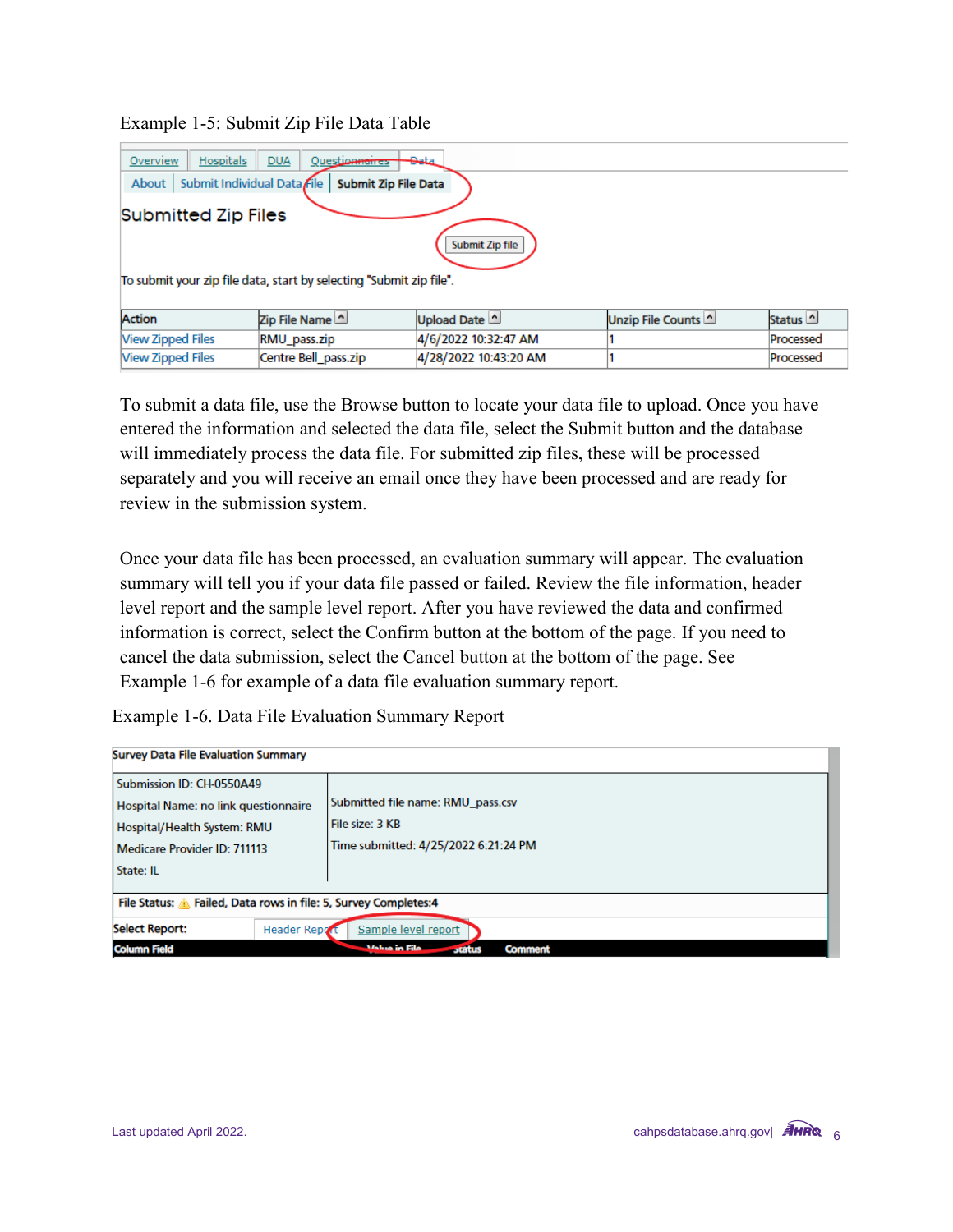## **Vendor**

# **Submission Instructions**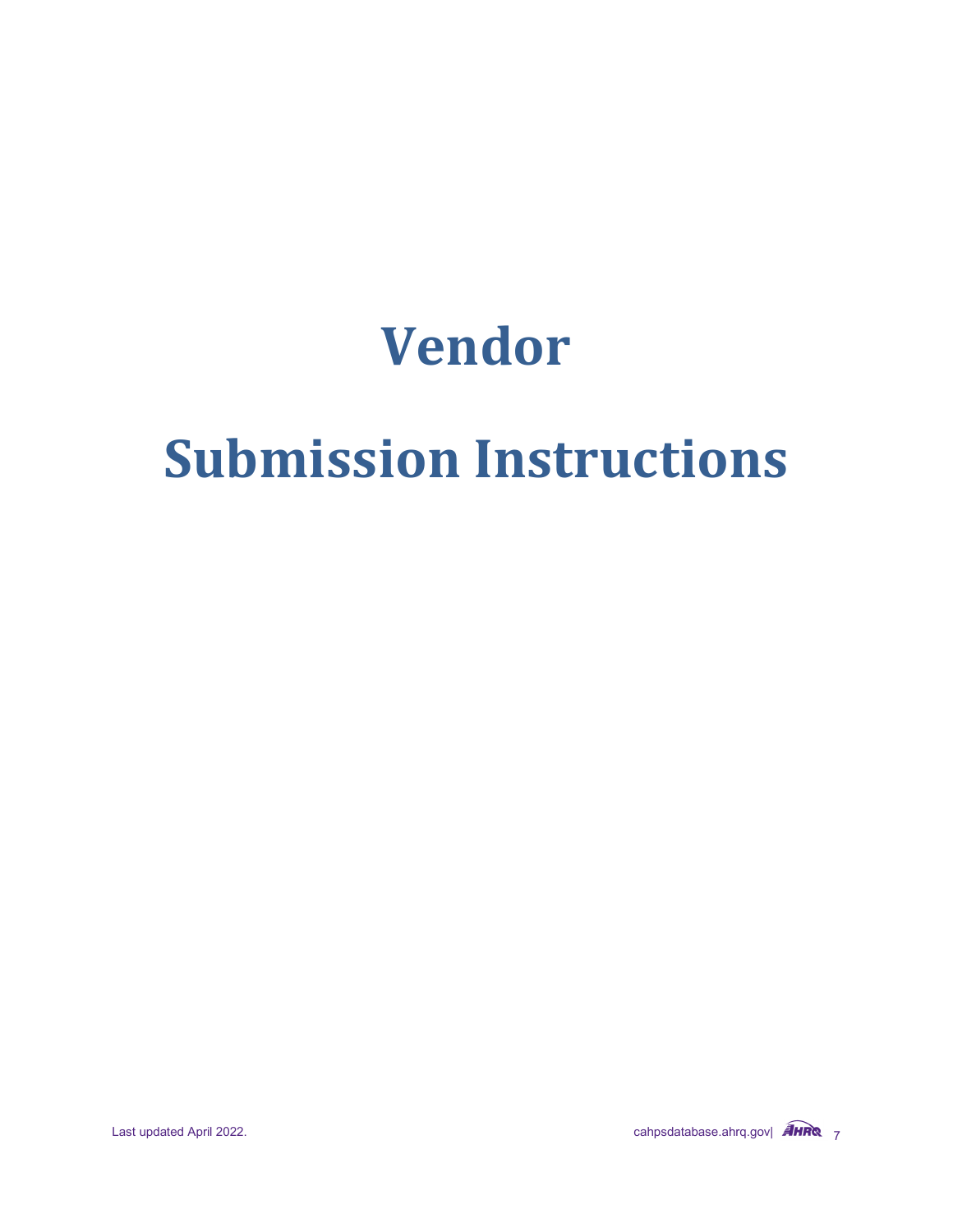This section provides instructions for vendors.

### **Registration**

Vendors must register for an account. The CAHPS Database will review your request and get back to you within one business day. Once approved you will receive an e-mail with your username and password that will allow you access to the submission system.

### **Submission System**

The submission system contains four sections: Overview, Hospitals, Questionnaires, and Data. Instructions for each section are provided in this User Guide.

Vendors have the ability to:

- Review the status of hospitals they are assigned to by a hospital/health system
- Submit questionnaires
- Submit data files

**Data Use Agreement (DUA).** Vendors cannot submit a DUA on behalf of a hospital. However, you can view the status of a hospital's DUA within the Submission System.

### **1. Overview**

Once you have logged into your account, you will arrive in the overview section. It contains submission status, account details, and information about the submission system.

### *Submission Status*

In the submission status tab, you will be able to view the hospitals assigned to you by each of your hospital/health system clients and view the status of each hospital

**You will only see the hospitals that a hospital/health system has assigned to you as the vendor.** The DUA status, questionnaire status, data file status, and final approval status will automatically update based upon progress in the submission system.

### *Account Details*

In the account details tab, you can view you contact information, password, and account activity information.

### **2. Hospitals**

### *Hospital Information*

You will only see the hospitals that your hospital/health system has entered. You cannot edit, add, or delete hospitals. You can only review the hospitals that have been entered. See Example 2-1.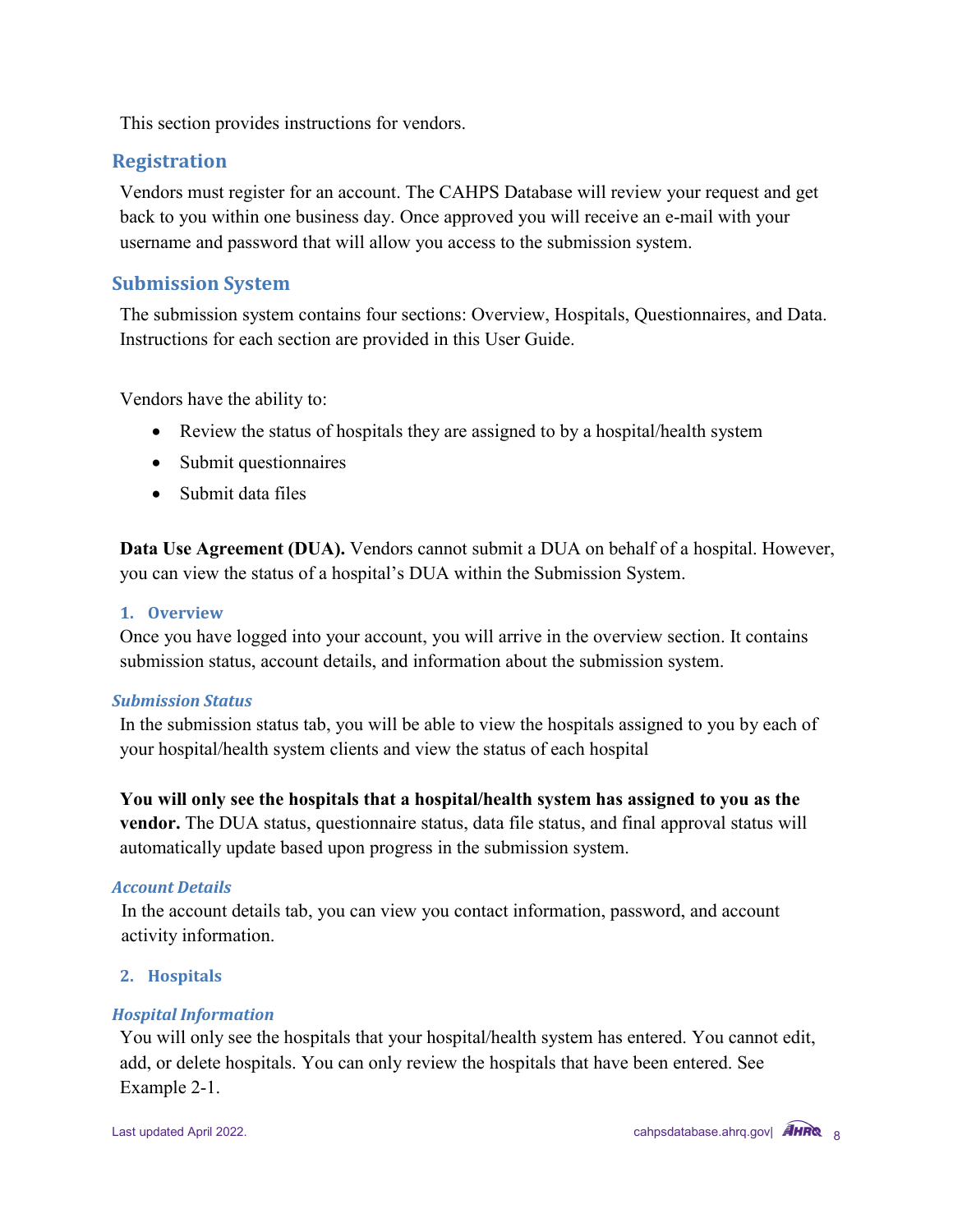### Example 2-1. Vendor View of Hospital Information Table

| Submission ID 4 | Hospital/Health System 1 | Hospital Name            | <b>Medicare Provider ID</b> $\Delta^2$ |           | State <b>No. 1.</b> Link Questionnaire |  |  |  |
|-----------------|--------------------------|--------------------------|----------------------------------------|-----------|----------------------------------------|--|--|--|
| CH-04849B2      | <b>RMU</b>               | <b>RMU</b>               | 999999                                 | <b>MD</b> | Link                                   |  |  |  |
| CH-04CF02C      | <b>RMU</b>               | <b>Waterloo Memorial</b> | 111111                                 | DE        | Linked                                 |  |  |  |
| ____            |                          |                          |                                        |           |                                        |  |  |  |

#### Hospital/Health System Name: Test Vendor Bender

### **3. Questionnaires**

The questionnaire section contains information on the questionnaire submission process, how to submit a questionnaire, and how to view a summary of the questionnaires you have submitted.

### *About*

Each hospital requires a copy of the CAHPS Child Hospital Survey questionnaire to be used.

### *Submit*

You will need to complete two steps to submit a questionnaire: 1) Upload a questionnaire, and 2) Link the questionnaire to a hospital.

### Step 1

To upload a questionnaire, locate your questionnaire file by selecting the Browse button.

### Step 2

After you have uploaded the questionnaire you will be taken to the next page where you can link the questionnaire to a hospital. Select the hospitals that you would like to link with the check box in the Link to Hospital column and select the Link Questionnaire button at the bottom of the page.

### *Summary*

After you submitted a questionnaire you will be taken to the summary page where you can view all of your uploaded questionnaires. On this page, you can:

- View the number of hospitals the questionnaire is linked to
- View the status of the questionnaire
- Link the questionnaire to additional hospitals

### Example 2-2. Questionnaire Summary Table

|      | Action File Name                          | Date Received        | SubmissionCount Linked To | Status <sup>1</sup> |
|------|-------------------------------------------|----------------------|---------------------------|---------------------|
| Link | thild-hcahps-english-survey-954a.pdf      | 3/30/2022 4:38:19 PM |                           | Approved            |
|      | Link /Child-HCAHPS-DataSpecifications.pdf | 4/19/2022 1:55:26 PM |                           | Approved            |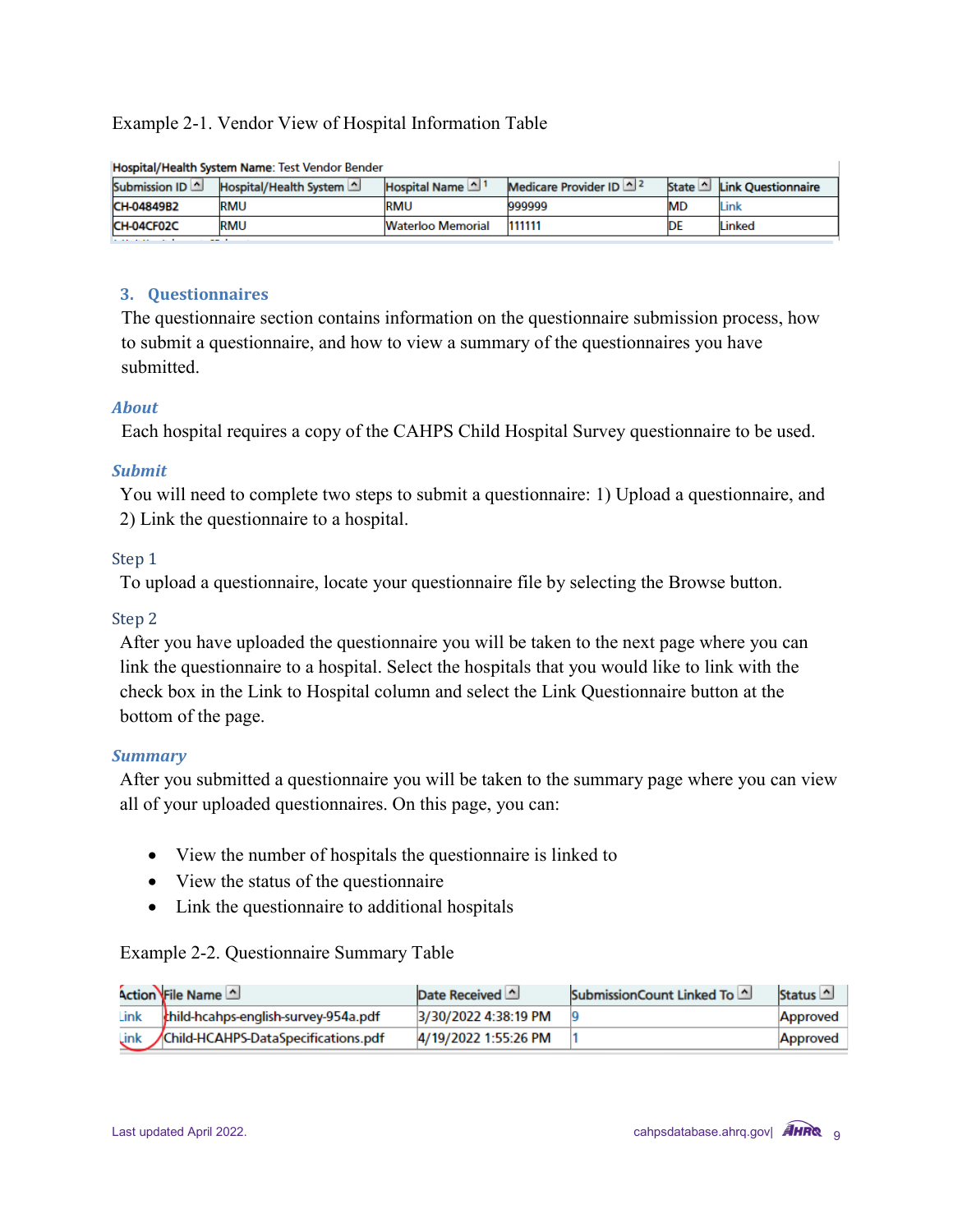### **4. Data**

### *Submit*

Data files submitted to the CAHPS Database must conform to the **Data File Specifications**. For additional information on CAHPS protocols, please visit: [https://www.ahrq.gov/cahps/surveys](https://www.ahrq.gov/cahps/surveys-guidance/hospital/about/child_hp_survey.html)[guidance/hospital/about/child\\_hp\\_survey.html.](https://www.ahrq.gov/cahps/surveys-guidance/hospital/about/child_hp_survey.html)

There are two ways that you can submit data. You can either submit data by clicking on the 'Submit Individual Data File' tab to submit your data file(s) individually, or if you have multiple hospitals, you click on the 'Submit Zip File Data' tab to submit a zip file with multiple data files.

For submitting individual hospital data files, click on the 'Submit Individual Data file' tab. Here you will see a list of all your hospitals. Select the Submit button to the left of the hospital name to begin the data file submission process. Your questionnaire must have been approved and linked to submit data for that hospital.

Example 2-3 Data Submission Table (for individual data files)

| Hoopitale<br><b>DUA</b><br>Overview<br>Questionnaires<br>Data                                                                                                                                                                                                                                                                                                                                 |                            |                 |                        |                    |                  |  |  |  |
|-----------------------------------------------------------------------------------------------------------------------------------------------------------------------------------------------------------------------------------------------------------------------------------------------------------------------------------------------------------------------------------------------|----------------------------|-----------------|------------------------|--------------------|------------------|--|--|--|
| Submit Individual Data File<br>Altout<br>Submit Zip File Data                                                                                                                                                                                                                                                                                                                                 |                            |                 |                        |                    |                  |  |  |  |
| <b>Hospital Data</b>                                                                                                                                                                                                                                                                                                                                                                          |                            |                 |                        |                    |                  |  |  |  |
| To submit your individual data file, start by selecting "Submit".<br>Note: there must be hospitals available in the table below for the 'submit' button to appear. If you need to add a hospital, please select<br>the 'Hospitals' tab and follow the instructions on how to add hospitals.<br>After your data file has been processed, you may view your summary report by selecting "View". |                            |                 |                        |                    |                  |  |  |  |
| Action                                                                                                                                                                                                                                                                                                                                                                                        | Hospital Name              | Submission ID 4 | Medicare Provider ID 4 | State <sup>1</sup> | Data File Status |  |  |  |
| View Submit                                                                                                                                                                                                                                                                                                                                                                                   | <b>Centre Belle</b>        | CH-059AD2E      | 232323                 | DE                 | Failed           |  |  |  |
| <b>View</b>                                                                                                                                                                                                                                                                                                                                                                                   | <b>Grove Tester</b>        | CH-0514D31      | 111113                 | KΥ                 | Passed           |  |  |  |
| Submit                                                                                                                                                                                                                                                                                                                                                                                        | <b>Health System Test1</b> | CH-057D034      | 311113                 | IL                 |                  |  |  |  |

For submitting hospital data files via zip file, click on the 'submit zip file data' tab. Here you will see a list of all your hospitals. Select the Submit button to begin the data file submission process. All hospitals must be linked to an approved questionnaire to enable zip file submission.